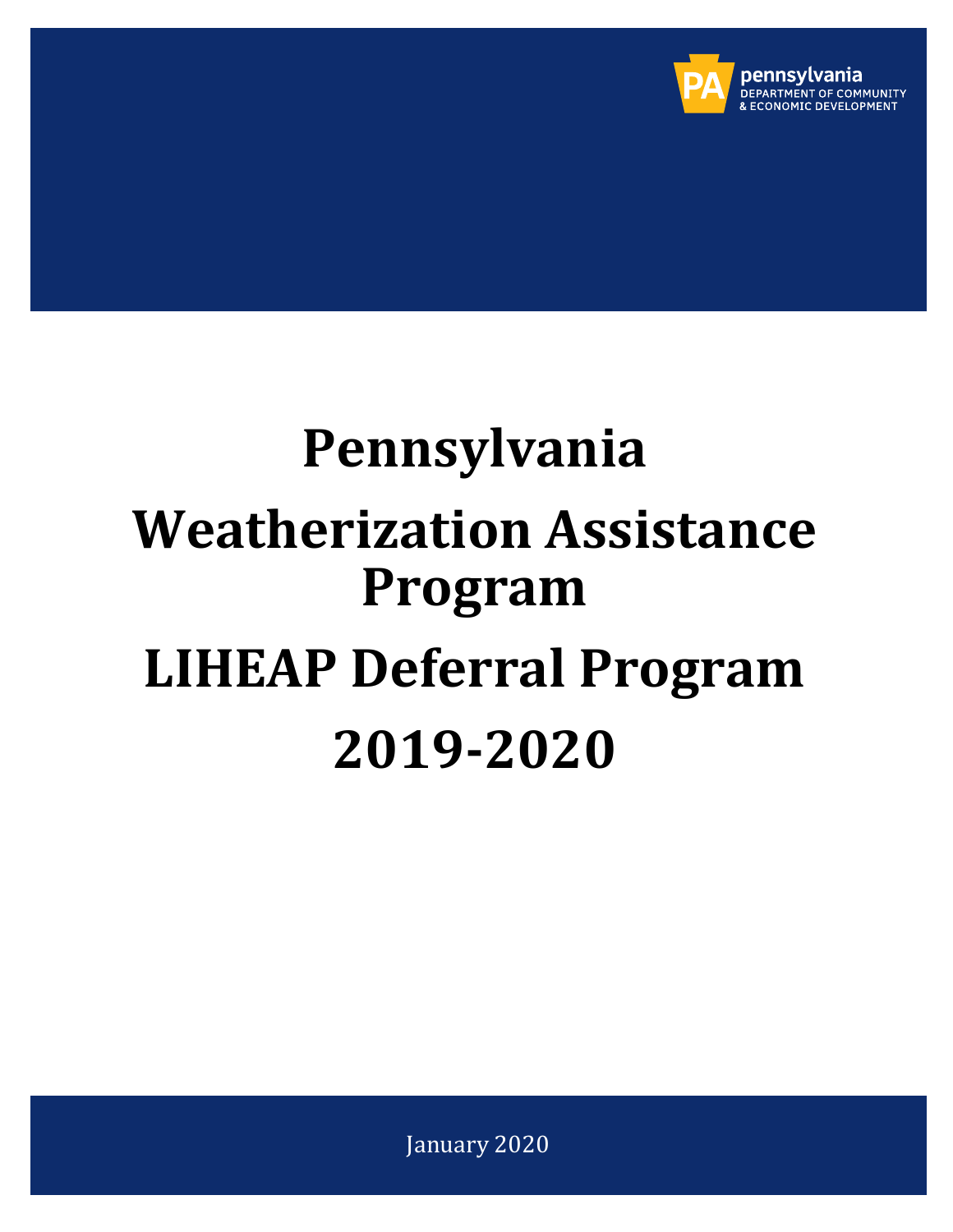# **Table of Contents**

| <b>Section I</b>  |  |  |  |
|-------------------|--|--|--|
| <b>Section II</b> |  |  |  |
|                   |  |  |  |
| А.                |  |  |  |
| <b>B.</b>         |  |  |  |
| C.                |  |  |  |
|                   |  |  |  |
|                   |  |  |  |
| А.                |  |  |  |
| B.                |  |  |  |
| C.                |  |  |  |
| D.                |  |  |  |
| E.                |  |  |  |
| F.                |  |  |  |
| G.                |  |  |  |
| H.                |  |  |  |
| I.                |  |  |  |
|                   |  |  |  |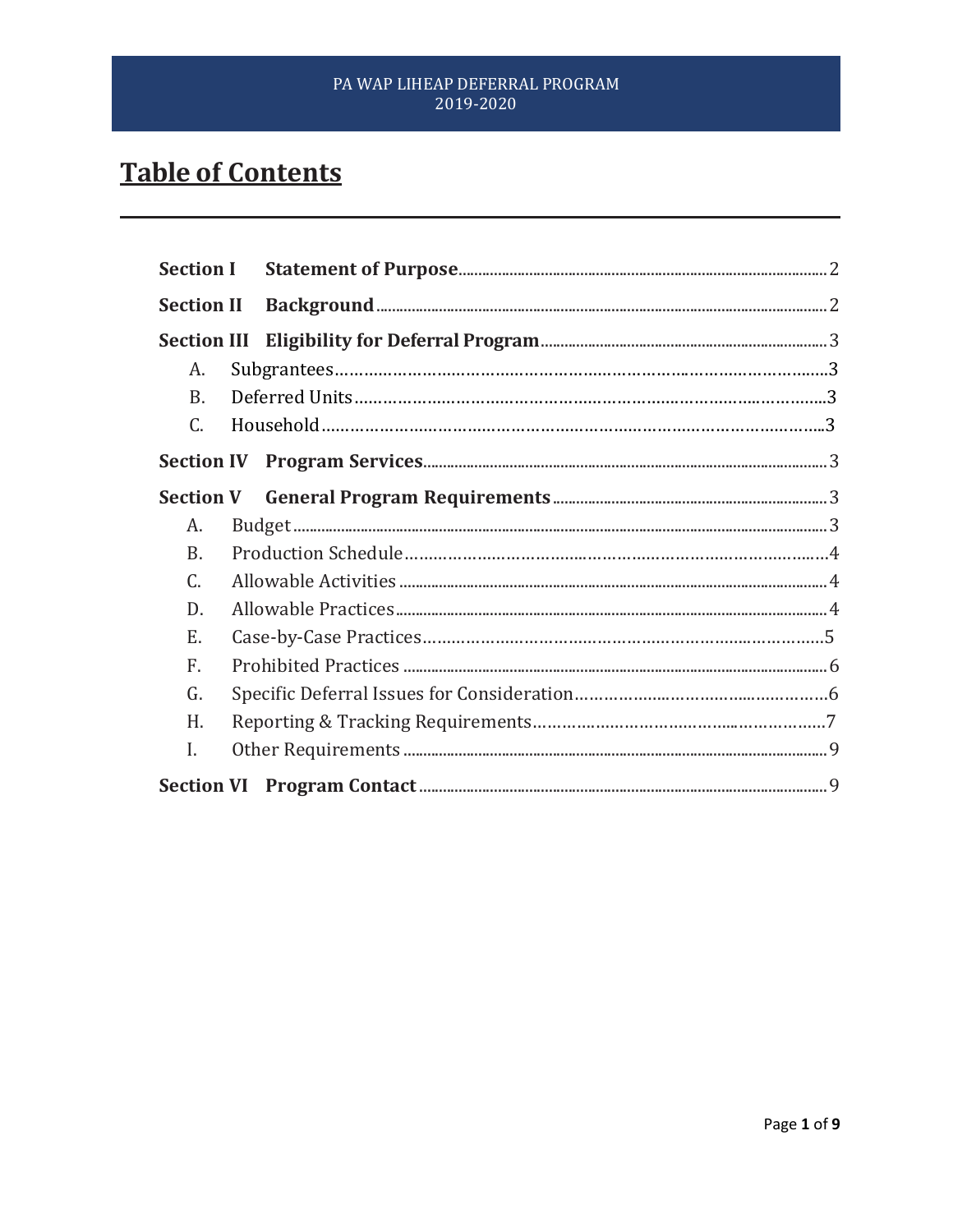# **Section I – Statement of Purpose**

The purpose of the LIHEAP deferral program is to perform energy related repairs to complete energy-related measures in Weatherization Assistance Program (WAP) eligible, but deferred homes, so that these units will be in appropriate condition for a weatherization audit to be performed and energy conservation measures installed. Once the home has received weatherization services, the projected results include increased energy savings, reduced fuel use and cost, and providing a safe and healthy home environment.

# **Section II – Background**

In March of 2017, the PA Weatherization Assistance Program (WAP) Policy Advisory Council (PAC) voted to approve the proposal created by the PAC's Weatherization Coordination Committee that DCED implement a special pilot program utilizing LIHEAP funds to address the reasons for numerous WAP deferrals.

In preparation for the LIHEAP pilot program, DCED conducted a survey of all PA WAP agencies regarding their agency rate of deferred homes as well as the top reasons for such deferral. The statistics gathered were for the two-year period of 2015-2017.

Results of the survey showed an overall 36% deferral rate. The predominant reasons for deferral were 1) moisture, mold and mildew issues, 2) roof damage, 3) overall structural problems and 4) knob and tube wiring. These issues can prevent an eligible client from receiving WAP services unless they are able to correct the specific problems.

The LIHEAP Deferral Pilot Program began in FY17/18 with 11 Weatherization Service Providers applying for funds. The program was renamed for the next year, FY18/19 to PA WAP LIHEAP Deferral Program (2nd Year Pilot) and had 12 Weatherization Service Providers. Over the past two program years, 357 units received services to correct deferral issues so weatherization services could be performed.

The top three deferral reasons for both years are:

- 1. Moisture issues
- 2. Roof Repairs
- 3. Knob and Tube remediation

For FY19/20, it will be called the PA WAP LIHEAP Deferral Program. It will be available for all Weatherization Service providers to apply. Weatherization Service Providers must provide a production plan, a budget and a description of work planned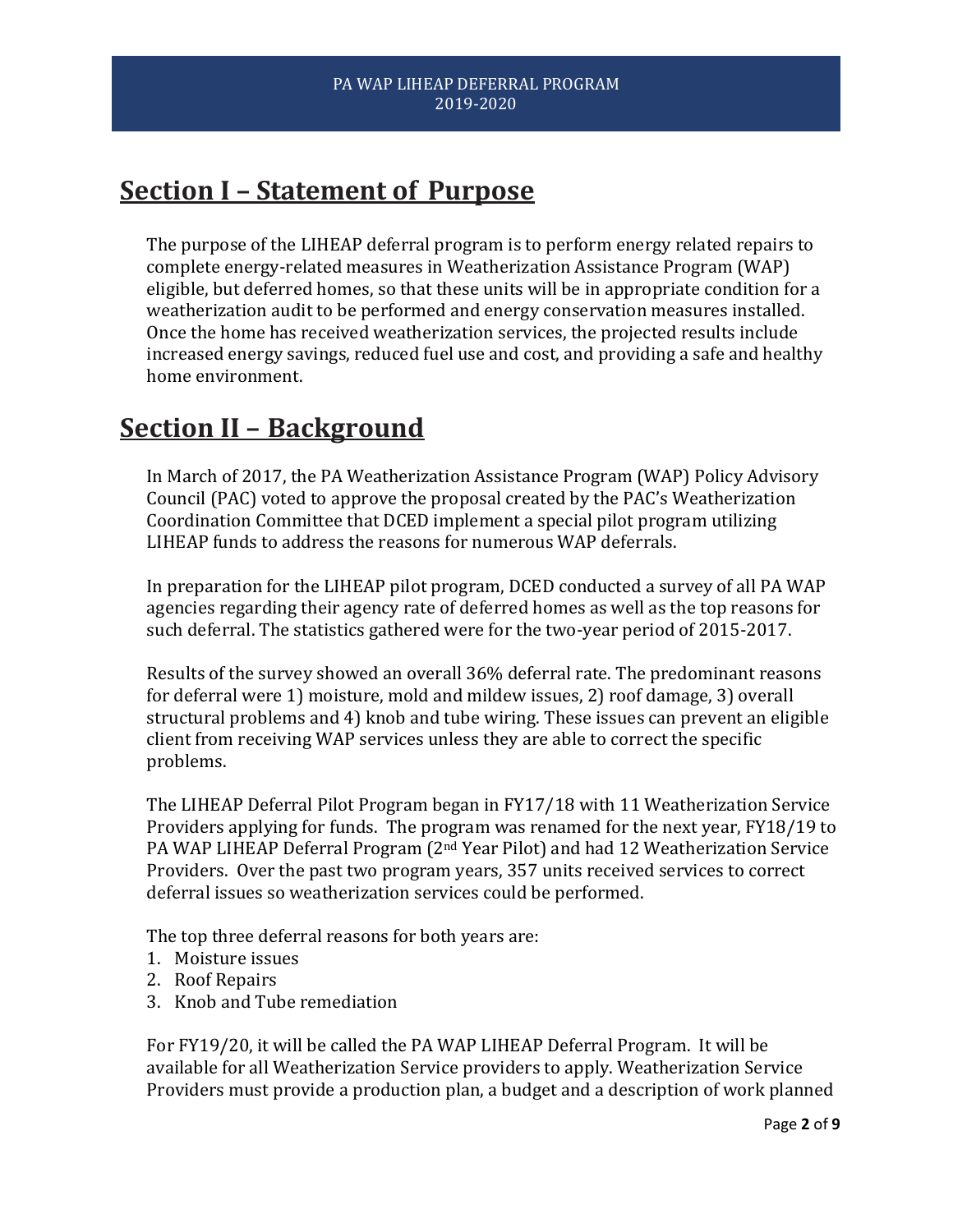to be completed.

# **Section III – Eligibility for Deferral Program**

#### **A. Subgrantees**

Any of the current Weatherization Assistance Providers within the WAP network are eligible to apply to participate in the Deferral Program. Subgrantees participating in the deferral program are to follow the same client eligibility requirements, reporting, filing, Standard Work Specifications, contractual obligations and operational directives, including procurement, that are in place for the PA WAP.

#### **B. Deferred Units**

The homes targeted in this Deferral Program are the homes that are or have been deferred from weatherization due to structural and health-related issues. The PA Health & Safety Plan can be referenced for guidance. The principal behind conducting the deferral work is to facilitate the ability to then conduct weatherization to the home.

#### **C. Households**

Household income eligibility must be completed annually.

## **Section IV – Program Services**

The home in the Deferral Program must have repairs completed by September 30, 2020 using this special allocation of LIHEAP funds. The home must then be weatherized by September 30, 2021 utilizing either WAP DOE or LIHEAP standard funds normally allocated to the same agencies.

# **Section V – General Program Requirements**

#### **A. Budget**

Due to the nature of the Deferral Program, budgets will be kept separate from the regular LIHEAP allocation budget in Hancock and in the Budget Workbook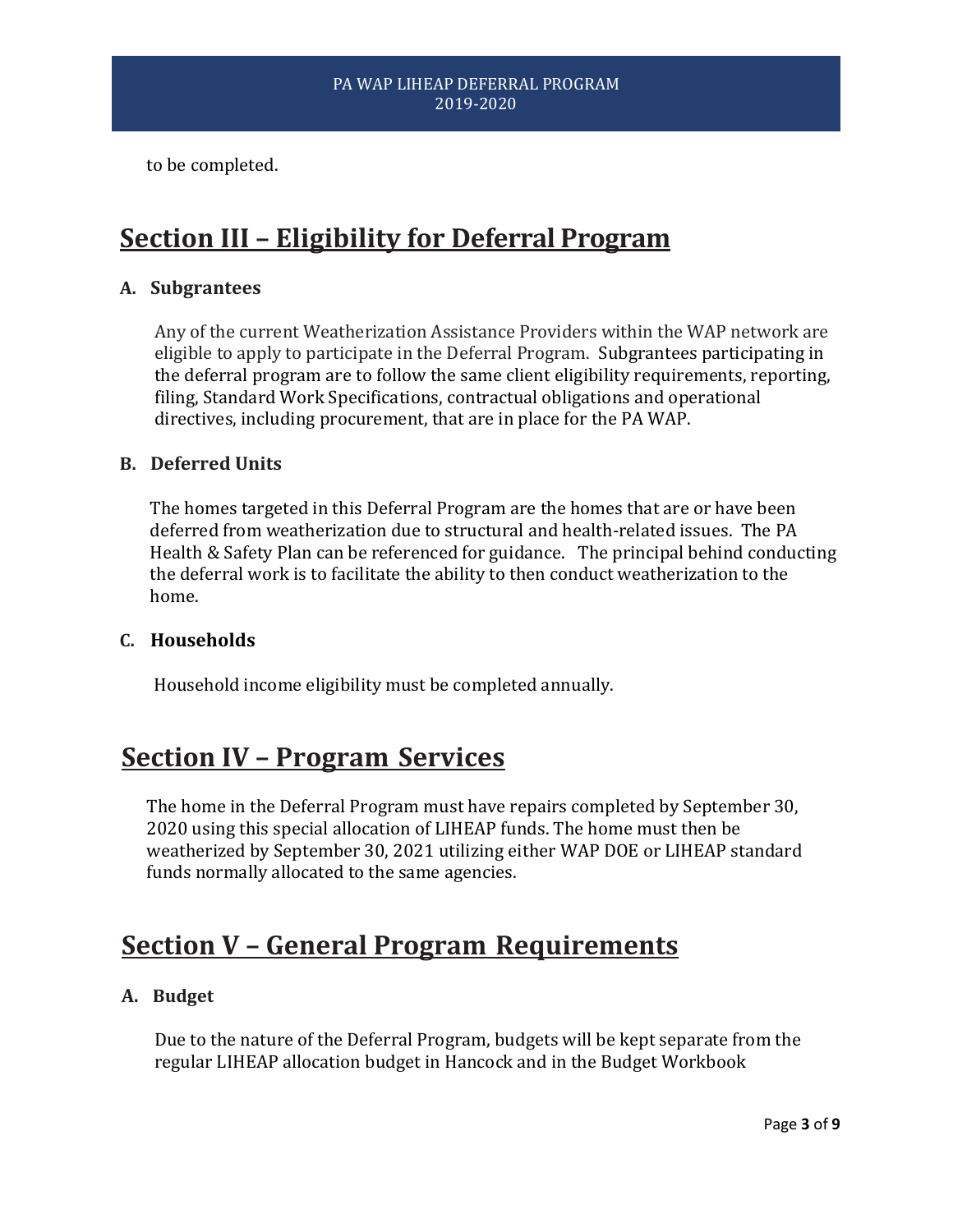Separate invoicing and monthly Fiscal Status Reports (FSRs) will be used and must be submitted to the Quality Assurance & Support Office at [ra-dcedinvoicing@pa.gov.](mailto:ra-dcedinvoicing@pa.gov)

**Limits** – In order to perform the deferral work, it should be preliminary assessed that the home could benefit from weatherization services.

The amount per home of deferral work can fluctuate and must be considered in relation to the reasons for deferral, the estimated costs to correct, and the overall value of the home. Agencies must meet an average cost of \$5,000 across all units completed within the LIHEAP Deferral Program.

If the estimated job cost for deferral work exceeds \$8,000, the Job Number, Total Amount**,** and a brief description of work to be conducted **must** be submitted for approval to the weatherization resource account at  $ra$ -wxmail@pa.gov, prior to work starting. Please note that additional instruction is located in the Tracking section of these guidelines.

Allowable Budget Categories include:

- 1. Administrative up to 8% of allocation
- 2. Financial Audit
- 3. Direct Services including:
	- a. Program Support
	- b. Program Operations
		- Direct and Subcontract labor
		- Materials
- 4. Liability Insurance

#### **B. Production Schedule**

Participating agencies will provide a Production Schedule for the number of units planned to be completed with the funding.

#### **C. Allowable Activities**

Below is a list of activities that are within the parameters of the LIHEAP Deferral Program. All activities must have been previously determined as a cause for the home to be deferred.

- Mold Remediation
- Moisture Control
- Knob & Tube Wiring Issues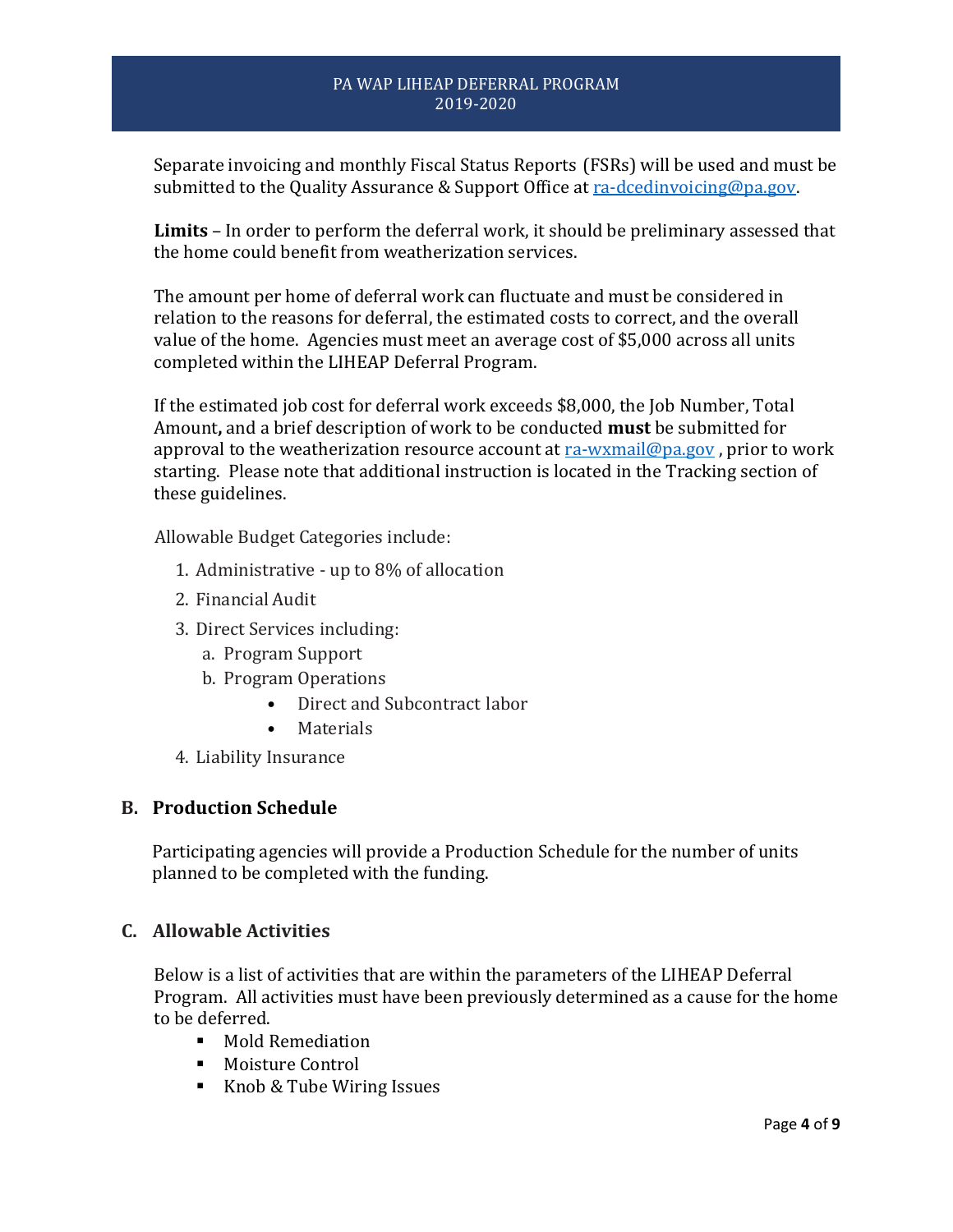- Grading
- Roof Repair
- Gutters, Downspouts, and Runoffs/Drainage System
- Sump Pump Installation
- Pest Control
- Air Exchange Issues
- Radon Testing & Mitigation

#### **D. Allowable Practices**

Allowable methods in the deferral program will be more extensive than what is allowable under normal weatherization health and safety or incidental/ancillary repair work. Deferral work might include, but is not limited to, general repair work for structural issues, plumbing and electrical work, mold and mildew remediation via specialists, and roof repair.

Hot water heater replacement should only be considered under this deferral program if it is part of other deferral practices.

The agency is responsible to obtain cost estimates for all work required.

Methods must be those that are used to **correct the issue of deferral** and will allow weatherization services to proceed. Please notify the Center for Community Services a[t ra-wxmail@pa.gov](mailto:ra-wxmail@pa.gov) to request any additional methods that may need to be added to Hancock Software or to help determine reasonableness, if needed.

#### **E. Case-by-Case Practices**

Approval from DCED must be obtained for the following methods on a case-bycase basis:

- Heating System Replacement
	- o Examples of reasons for allowing this might be that the household does not qualify for Crisis or the agency has exceeded their health and safety limit.
- Gas Range Replacement
	- o Examples of reasons for allowing this might be that the CO levels have reached an action level of 70ppm or greater or the agency has exceeded their health and safety limit.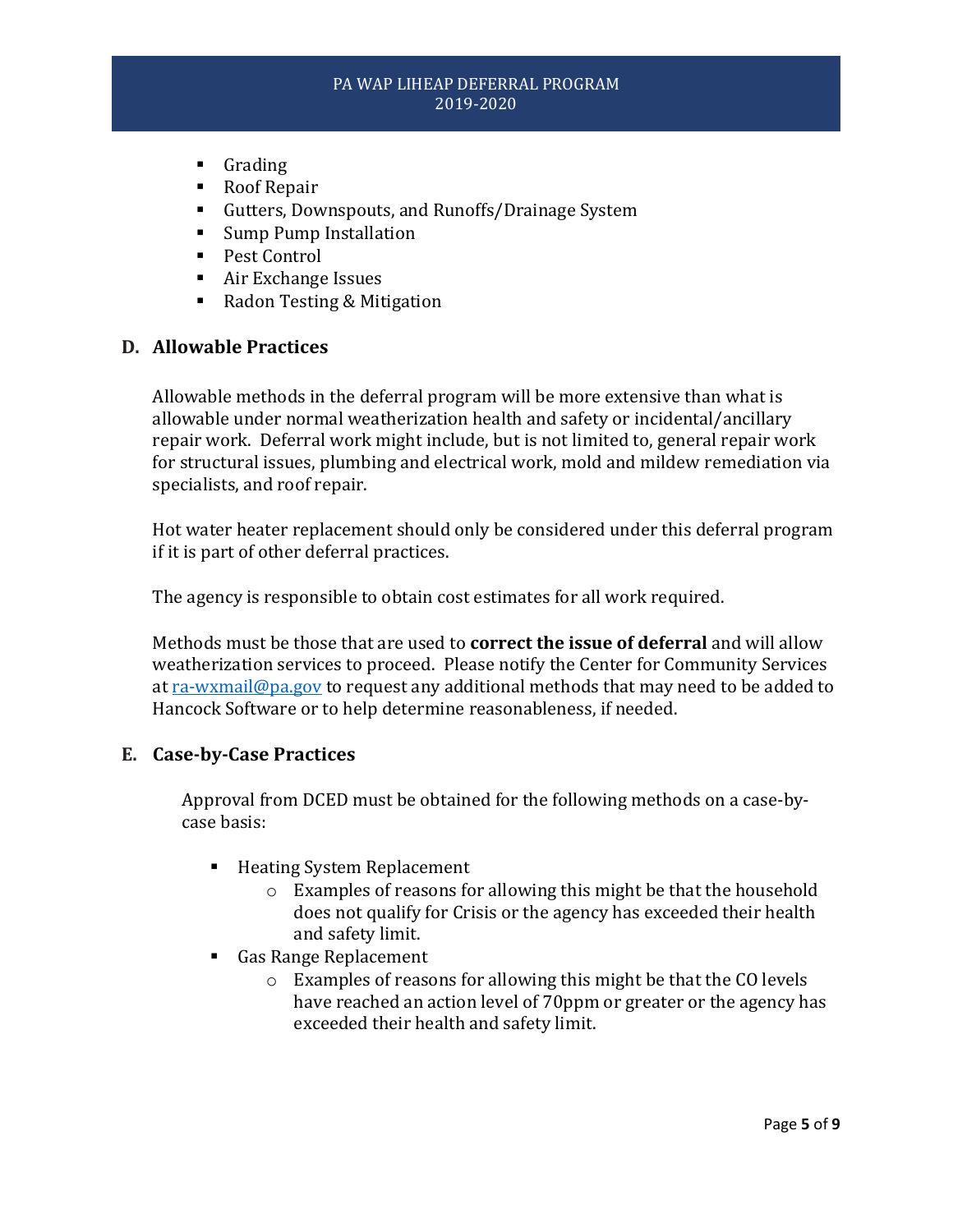#### **F. Prohibited Practices**

Below is a list of methods that are outside the parameters of the LIHEAP Deferral Program but not limited to:

- Roof Replacement
	- o US Department of Health & Human Services, Office of Community Services determined that while replacing or repairing part of a roof is an eligible use of LIHEAP funds, **total** roof replacement is considered construction and therefore not permissible
	- **Major Construction**

#### **G. Specific Deferral Issues for Consideration**

#### **Roof Shingle Patching**

All completed work must conform to manufacturer's specifications as well as all applicable codes pertaining to the work.

Estimates must include:

- Tearing off existing shingles, if required
- Cost to replace existing sheeting, if any needs replacing
- The installation of all roofing components

#### **Basement Moisture Issues**

The need to correct or prevent moisture issues is very important. When conducting any work, all deferral work must meet local building codes. The following is a list of steps that an agency must follow regarding basement moisture issues:

- An exterior inspection must be conducted to make sure the home has rain gutters and that water drains away from home.
	- o Will minor grading divert water away from the foundation?
- An interior inspection must be conducted to verify that the water issue isn't from a leaking water supply, heating system, or Drain Waste Vent (DWV).
- If a sump pump is present, verify it is operating properly and exhausting water far enough away from the home.
- If no sump pump is present, explore the benefits of installing one near the worst area of moisture intrusion.
- If moisture is infiltrating from only one wall of the foundation, get estimates to excavate, waterproof wall, install drain tile, gravel, and drain to day light if possible (or/and install sump pump).
- Obtain cost estimates for interior perimeter drain/weeping tile system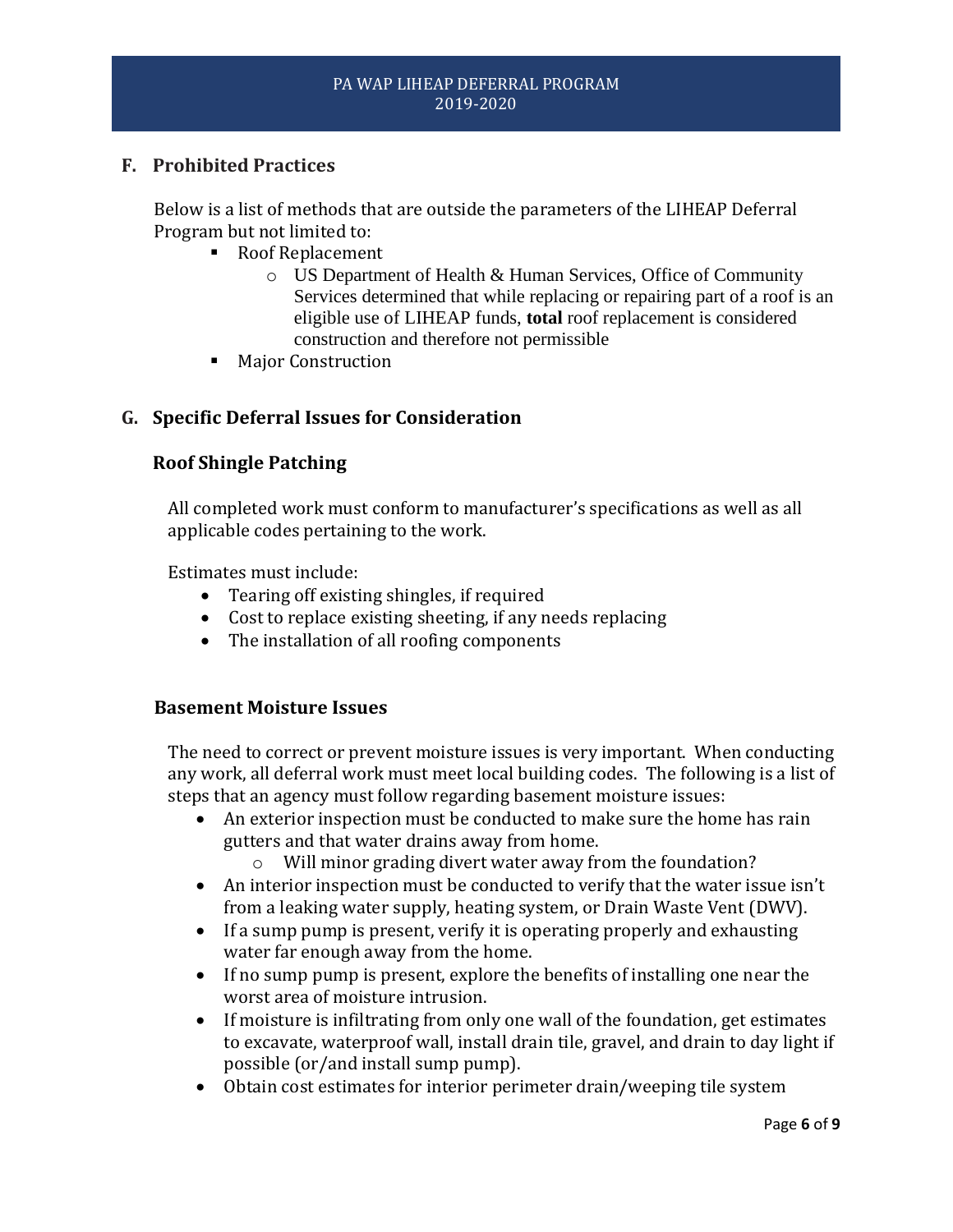installation.

#### **Basement Repair Estimated Costs**

The average homeowner spends around \$4,000 to seal a basement or foundation, with minor repairs costing as little as \$600. More comprehensive issues that include fixing cracks in the foundation or adding drains and gutters may be prohibited.

#### **Knob and Tube Wiring**

The cost to rewire a house from knob and tube is extremely variable depending on the extent of the knob and tube wiring. The agency is responsible to obtain cost estimates for all work required. Consideration should be given to the cost of the following, if required and/or needed:

- Replacement of the entrance service cable and panel box
- Labor cost to survey the home to verify there are no hidden knob and tube wiring in the floors or in walls
- Is the work a full gut job or will surface mount wiring be okay?
- Possibly just rewiring the attic

All work must meet local building codes. If an Electrical Permit is required prior to the start of work, the agency/contractor shall create any documentation necessary to apply for, pay for, and receive an electrical permit on behalf of the owner. All electrical improvements must have required third party electrical inspections.

#### **Other Deferral Issues**

For any other issue that caused the weatherization work to be deferred, the Agency must follow their procedures for cost estimates for the corrective method.

Reminder that you must be able to correct all deferral issues before proceeding with the LIHEAP deferral funding program. Keep in mind that you can use other funding and/or client can correct issues outside of the LIHEAP deferral money.

#### **H. Reporting & Tracking Requirements**

#### **Reporting**

- Deferral Program units must be reported in Hancock Software system by the  $20<sup>th</sup>$ of each month
	- o Supplemental information regarding these units may be required
- Documentation in the client file/Hancock Software system must include: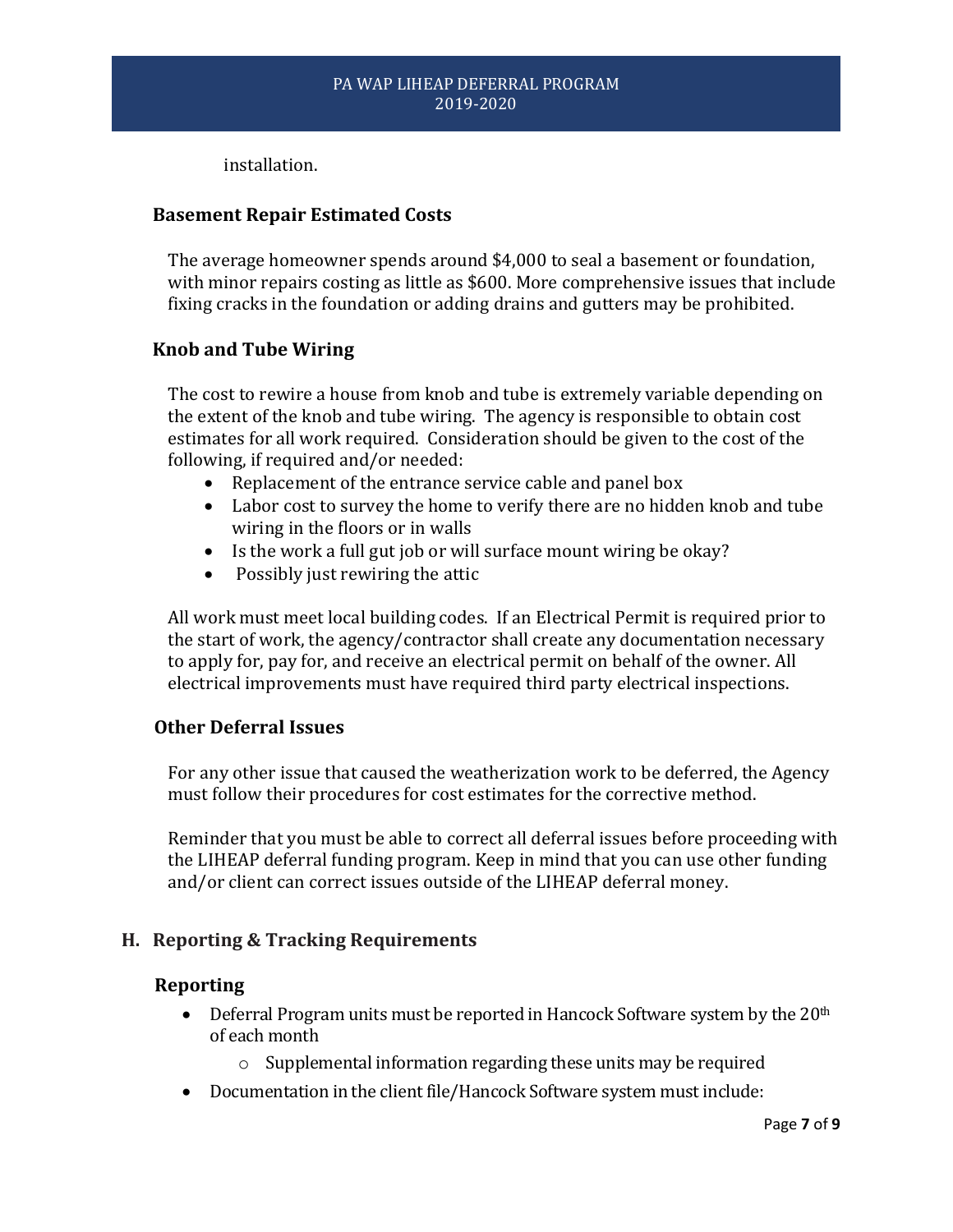- $\circ$  Deferral Form/Letter sent to client providing reason(s) for deferral from WAP
	- $\blacksquare$  This will substantiate the reason(s) for deferral and the starting point for the home deferral work to be conducted under the LIHEAP Deferral Program
- o Before and After photos of all deferral work installed
- o Details of the work that was completed; when entering comments and notes, be specific and detailed.
- o Cost estimates for all deferral work performed

#### **Tracking**

- When entering a Deferral Program job into Hancock, the following must occur:
	- o In the Client Information Section, under the "Pre-Select Funding" select: **LP-LIHEAP Pilot**
	- o On the Audit Information Section, the Job Number Format should be as follows: **LP19-000-01**
		- LP = LIHEAP Deferral Program
		- $\blacksquare$  19 = Program Year
		- $\blacksquare$  000 = Agency's Job Number
		- $\blacksquare$  01 = County Number
	- o Audit Type: **Quick Audit**
	- o If the estimated job cost for deferral work exceeds \$8,000, the Job Number, Total Amount**,** and a brief description of work to be conducted must be submitted for approval to the weatherization resource account at [ra-wxmail@pa.gov](mailto:ra-wxmail@pa.gov) prior to work commencing.
		- When deferral work has been submitted in Hancock, a follow-up email with the DCED approval details must be submitted to the resource account at ra-wxmail@pa.gov for state approval in Hancock.
	- $\circ$  Once weatherization is complete, the corresponding weatherization job number and funding source must be entered in the Client Comments Section of Hancock. This will be a cross-reference point and the same must be done in the Client Comments Section of deferred client file.
- The Hancock Weatherization Software Users Guide is available for reference while working in the Hancock Software system. The document can be accessed on the Pennsylvania Weatherization Assistance Program Collaboration Site (SharePoint) under **Hancock Software and Heat Information > PA Hancock Weatherization Software Users Guide.**